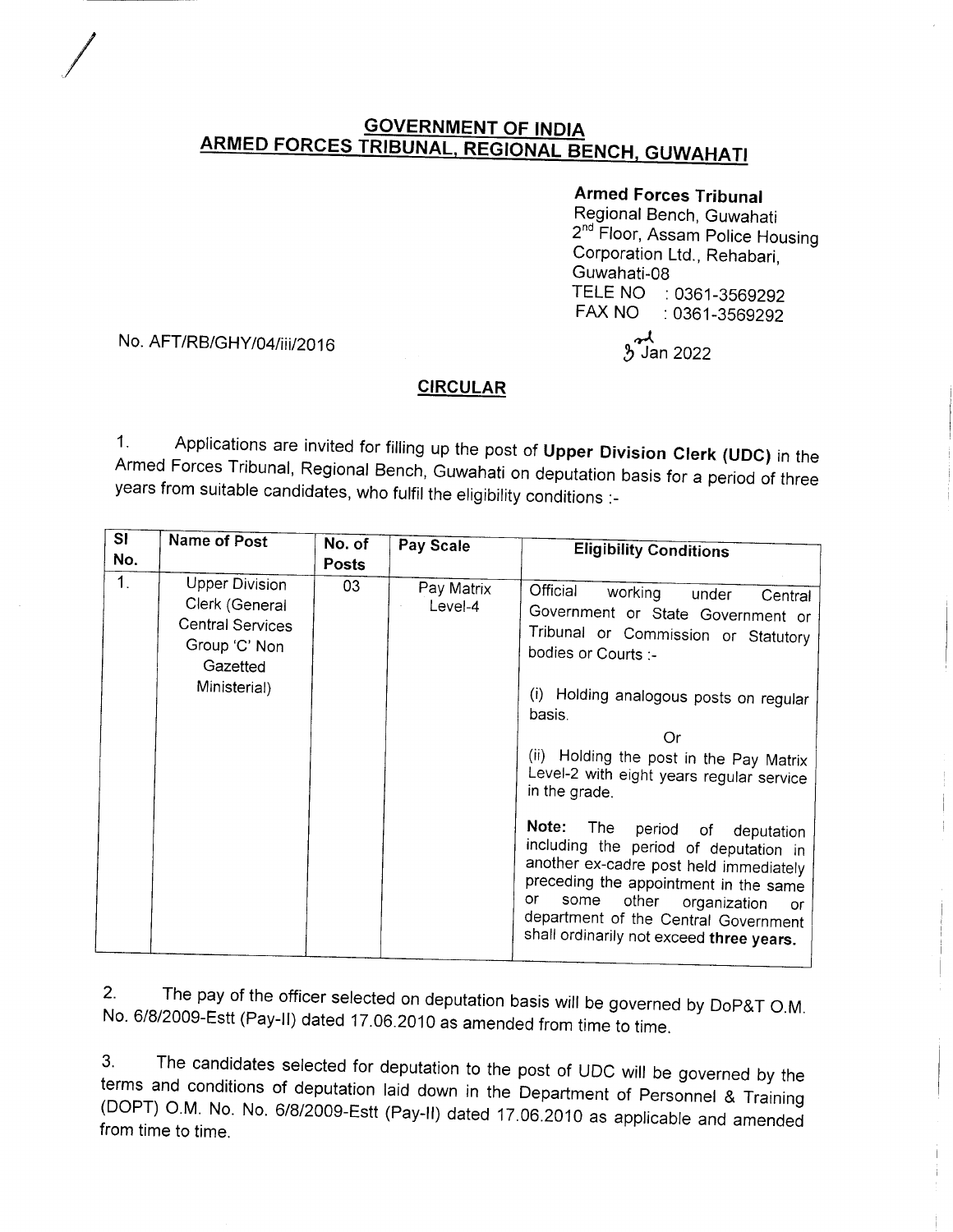4. The departmental officers in the feeder grade, who are in direct line of promotion, shall not be eligible for consideration for appointment on deputation. Similarly, <sup>a</sup> deputationist in the Armed Forces Tribunal shall not be eligible for consideration for appointment by promotion channel.

5. The maximum age limit for appointment on deputation shall not exceed 56 years as on the closing date of receipt of application.

6. The application for deputation in the prescribed proforma (Annexure-l) from the eligible officer, who can be spared in the event of his/her selection may be forwarded to the Registrar, Armed Forces Tribunal, Regional Bench, Guwahati, 2<sup>nd</sup> Floor, Assam Police Housing Corporation Ltd., Rehabari, Guwahati-08 by the Department latest by 04<sup>th</sup> Feb 2022 along with photocopies of the Annual Confidential Reports for the last five years of the candidates along with Vigilance Clearance Certificate.

7. The applications received without supporting documents, photograph, unsigned and incomplete in any manner, shall be summarily rejected.

8. It may please be noted that this Office is not yet enlisted in the Directorate of Estate for allotment of GPRA (General Pool Residential Accommodation).

9. Number of vacancies reflected above may vary.

10. Candidates who apply for the post will not be allowed to withdraw their candidature subsequently.

Mangi Retha Shacus

(MR Sharma) Consultant (Registrar)

#### Enclosure: Annexure-l

#### Distribution:-

- 1. The Principal Registrar, Armed Forces Tribunal, Principal Bench, West Block-Vlll, Sector-1, RK Puram, New Delhi -110066.
- 2. The Registrar General, Gauhati High Court, Guwahati
- 3. The Chief Secretary, Govt. of Assam, Dispur, Guwahati
- 4. The Registrar, Central Administrative Tribunal, Guwahati
- $\sim$  5. $\lt$ AFT(RB) Guwahati website, www.aftrbghy@nic.in
	- 6. GOC, HQ 51 Sub Area, C/o 99 APO
	- 7. AOC, 19 Wing Air Force , C/o 99 APO
	- 8. CDA, Narengi, Guwahati
	- 9. CO 51 ASP, (A/F), C/o 99 APO
	- 10. DAVP, Govt of Assam
	- 11. Notice Board, AFT(RB) Guwahati
	- 12. Office File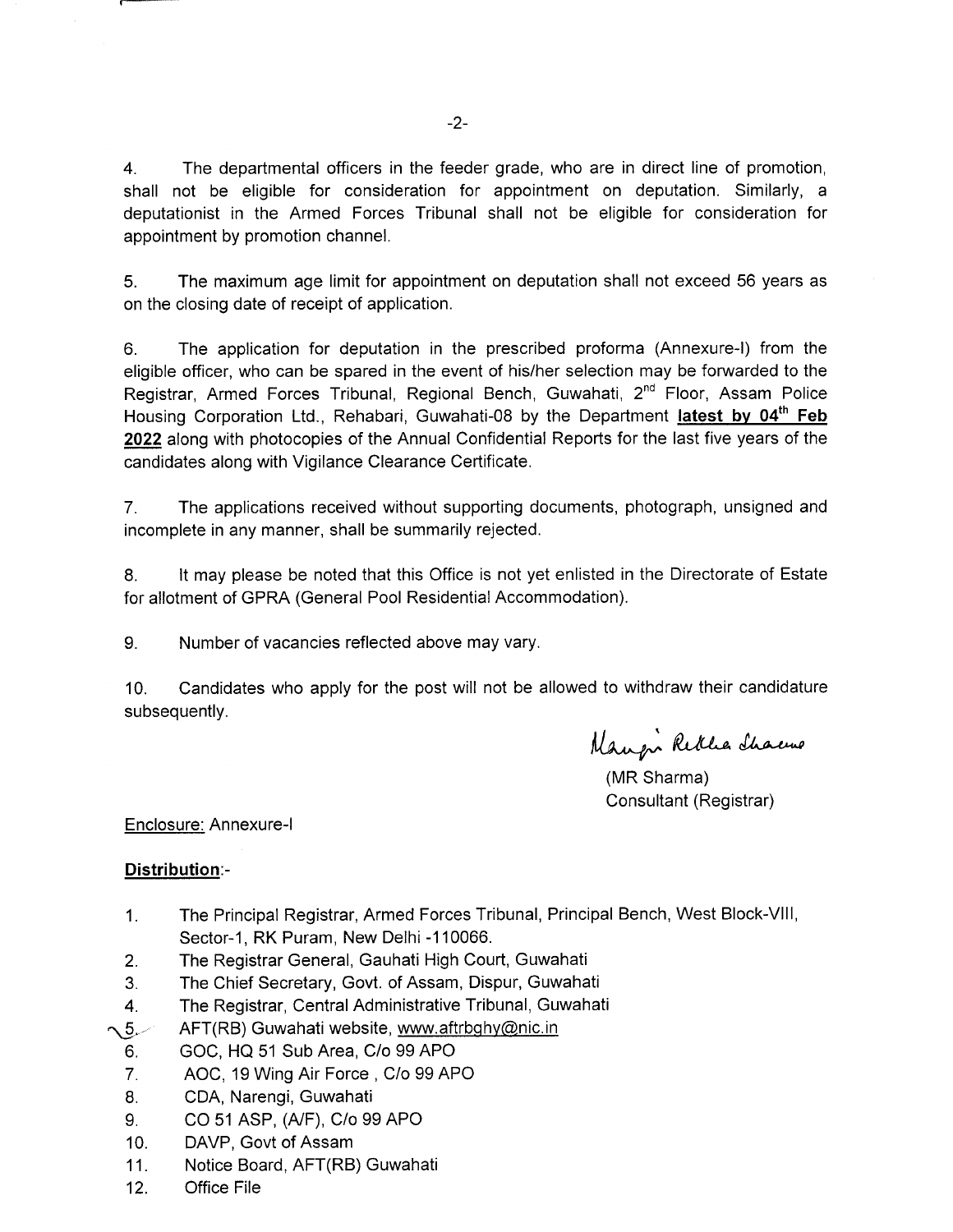#### Annexure I

#### **BIO DATA /CURRICULAM VITAE PROFORMA**

| Post applied for                                                                                                                                                                                                                                                                                                                                                                                                          |                                     |
|---------------------------------------------------------------------------------------------------------------------------------------------------------------------------------------------------------------------------------------------------------------------------------------------------------------------------------------------------------------------------------------------------------------------------|-------------------------------------|
| Name and address (in block letters)<br>1.                                                                                                                                                                                                                                                                                                                                                                                 |                                     |
| 2.<br>Date of Birth (in Christian era)<br>$\left( i\right)$                                                                                                                                                                                                                                                                                                                                                               |                                     |
| Mobile No<br>(i)                                                                                                                                                                                                                                                                                                                                                                                                          |                                     |
| (iii) E-mail ID                                                                                                                                                                                                                                                                                                                                                                                                           |                                     |
| 3.<br>Date of entry into service<br>(i)                                                                                                                                                                                                                                                                                                                                                                                   |                                     |
| (ii) Date of retirement under Central/                                                                                                                                                                                                                                                                                                                                                                                    |                                     |
| <b>State Government Rules</b>                                                                                                                                                                                                                                                                                                                                                                                             |                                     |
| $\mathbf{4}$<br><b>Educational Qualifications</b>                                                                                                                                                                                                                                                                                                                                                                         |                                     |
| 5.<br>Whether<br>Educational<br>other<br>and                                                                                                                                                                                                                                                                                                                                                                              |                                     |
| qualifications required for the post are satisfied.                                                                                                                                                                                                                                                                                                                                                                       |                                     |
| any qualification has been treated<br>(if<br>as                                                                                                                                                                                                                                                                                                                                                                           |                                     |
| equivalent to the one prescribed in the Rules,                                                                                                                                                                                                                                                                                                                                                                            |                                     |
| state the authority for the same)                                                                                                                                                                                                                                                                                                                                                                                         |                                     |
| Qualifications/experience required as mentioned                                                                                                                                                                                                                                                                                                                                                                           | Qualifications/experience possessed |
| in the advertisement/circular                                                                                                                                                                                                                                                                                                                                                                                             | by the Officer                      |
| <b>Essential</b>                                                                                                                                                                                                                                                                                                                                                                                                          | Essential                           |
| Qualifications<br>(A)                                                                                                                                                                                                                                                                                                                                                                                                     | Qualifications<br>(A)               |
| (B)<br>Experience                                                                                                                                                                                                                                                                                                                                                                                                         | (B)<br>Experience                   |
| Desirable                                                                                                                                                                                                                                                                                                                                                                                                                 | Desirable                           |
| Qualifications<br>(A)                                                                                                                                                                                                                                                                                                                                                                                                     | Qualifications<br>(A)               |
| (B)<br>Experience                                                                                                                                                                                                                                                                                                                                                                                                         | (B)<br>Experience                   |
| 5.1 Note: This column needs to be amplified to indicate Essential and desirable<br>qualifications as mentioned in the RRs by the Administrative Ministry/Department/Office at<br>the time of issue of Circular / and issue of Advertisement in the Employment News.<br>5.2<br>In the case of Degree and Post Graduate Qualifications Elective/main subjects and<br>subsidiary subjects may be indicated by the candidate. |                                     |
| Please state clearly whether in the light of<br>6.                                                                                                                                                                                                                                                                                                                                                                        |                                     |
| entries made by you above, you meet the                                                                                                                                                                                                                                                                                                                                                                                   |                                     |
| requisite Essential Qualification and work                                                                                                                                                                                                                                                                                                                                                                                |                                     |
| experience of the post.                                                                                                                                                                                                                                                                                                                                                                                                   |                                     |
| 6.1 Note: Borrowing Department are to provide their specific comments / views confirming                                                                                                                                                                                                                                                                                                                                  |                                     |
| the relevant Essential Qualification /work experience possessed by Candidate (as indicated                                                                                                                                                                                                                                                                                                                                |                                     |
|                                                                                                                                                                                                                                                                                                                                                                                                                           |                                     |
| in the Bio-data) with reference to the post applied.<br>7.<br>Details of Employment, in chronological order. Enclose a separate sheet duly<br>muthombinotod by your Clarabyon, if the sussex belay is law. Constant                                                                                                                                                                                                       |                                     |

|          |                                                 |  |            | <b>additional comparison or comparison to the space below is insufficient.</b> |                                                 |
|----------|-------------------------------------------------|--|------------|--------------------------------------------------------------------------------|-------------------------------------------------|
| ∂ Office | Post Held<br>√Institution   on regular<br>basis |  | ∣From I To | Pay Band and Grade<br>Pay/Pay Scale of the<br>post held on regular             | Nature of duties (in<br>detail) highlighting    |
|          |                                                 |  |            | basis                                                                          | Experience required for<br>the post applied for |
|          |                                                 |  |            |                                                                                |                                                 |

Important: Pay-Band and Grade Pay granted under ACP/MACP are personal to the officer and therefore, should not be mentioned. Only Pay Band and Grade Pay / Pay scale of the post held on regular basis to be mentioned. Details of ACP/MACP with present Pay Band and Grade Pay where such benefits have been drawn by the Candidate may be indicated as below.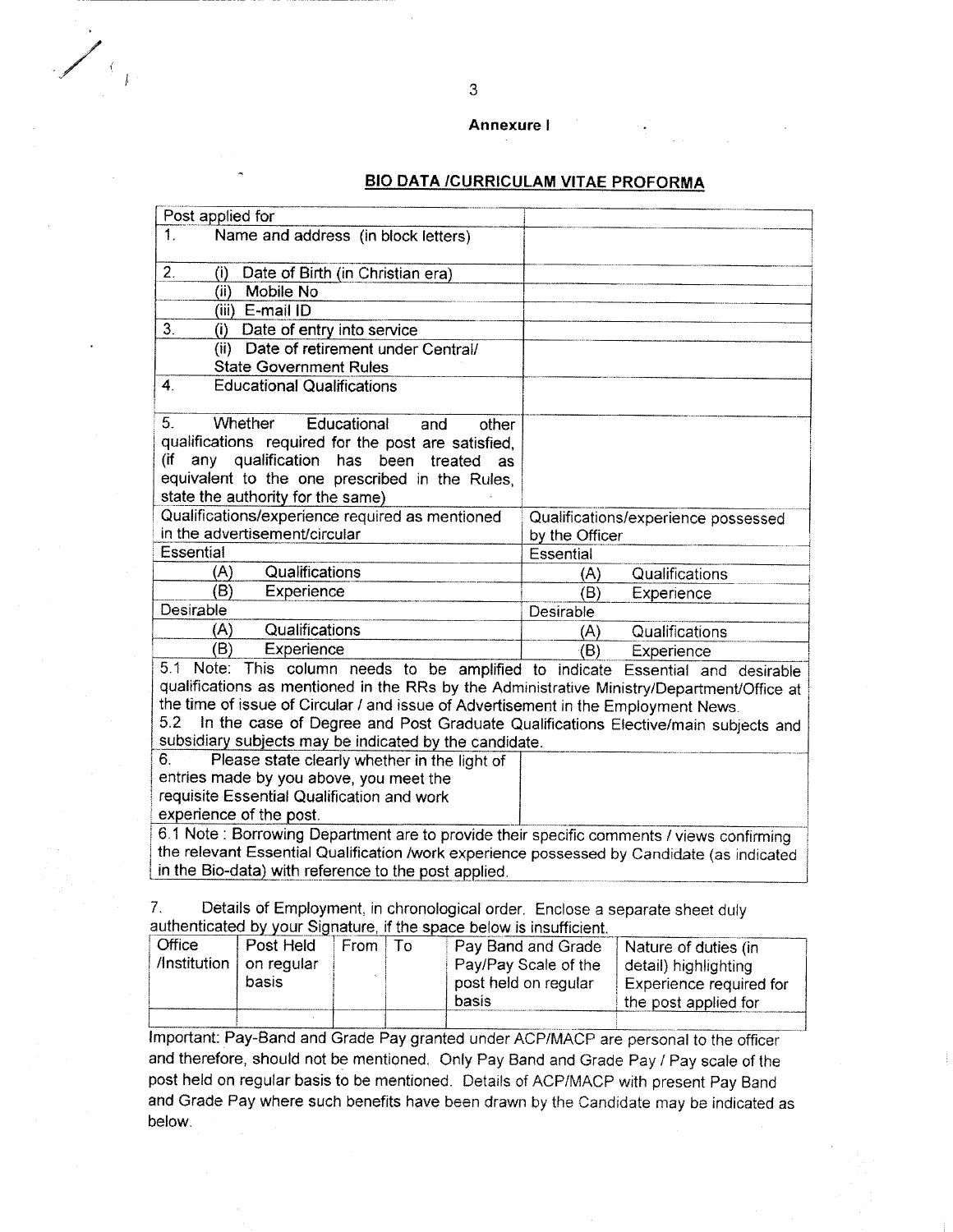| Office<br>/Institution | Pay, Pay Band and Grade Pay drawn under<br>ACP/MACP | Frm |  |
|------------------------|-----------------------------------------------------|-----|--|
|                        |                                                     |     |  |

| 8.<br>Nature of present employment i.e. Ad-hoc<br>or Temporary or Quasi-Permanent or Permanent                                                                                                                                   |                                                          |                                                                                                 |  |                                                                                                             |  |  |  |
|----------------------------------------------------------------------------------------------------------------------------------------------------------------------------------------------------------------------------------|----------------------------------------------------------|-------------------------------------------------------------------------------------------------|--|-------------------------------------------------------------------------------------------------------------|--|--|--|
| 9.<br>In case the present employment is held on<br>deputation / contract basis, please state.                                                                                                                                    |                                                          |                                                                                                 |  |                                                                                                             |  |  |  |
| a)<br>The date of<br>initial appointment                                                                                                                                                                                         | b)<br>Period of<br>appointment on<br>deputation/contract | Name of the<br>$\mathsf{c}$<br>parent office/<br>organisation to which<br>the applicant belongs |  | Name of the post<br>d)<br>and Pay of the post held<br>in substantive capacity in<br>the parent organisation |  |  |  |
| 9.1 Note : In case of Officers already on deputation, the<br>applications of such offices should be forwarded by the parent<br>cadre / Department alongwith Cadre Clearance. Vigilance<br>Clearance and integrity certificate.   |                                                          |                                                                                                 |  |                                                                                                             |  |  |  |
| 9.2 Information under Column 9© & (d) above must be given in all<br>cases where a person is holding a post on deputation outside the<br>cadre / organisation but still maintaining a lien in his parent cadre /<br>organisation. |                                                          |                                                                                                 |  |                                                                                                             |  |  |  |
| 10. • If any post held on deputation in the post by the applicant,<br>date of return from the last deputation and other details                                                                                                  |                                                          |                                                                                                 |  |                                                                                                             |  |  |  |
| 11.<br>Additional details about present employment<br>Please state whether working under (indicate the name<br>of your employer against the relevant column)                                                                     |                                                          |                                                                                                 |  |                                                                                                             |  |  |  |
| (a)<br><b>Central Government</b><br><b>State Government</b><br>(b)<br>(c)<br>Autonomous Organization<br><b>Government Undertaking</b><br>(d)<br>Universities<br>(e)<br>Others<br>(f)                                             |                                                          |                                                                                                 |  |                                                                                                             |  |  |  |
| 12.<br>Please state whether you are working in the same<br>Department and are in the feeder grade or feeder to feeder grade.                                                                                                     |                                                          |                                                                                                 |  |                                                                                                             |  |  |  |
| 13.<br>Are you in Revised Scale of Pay ? if yes, give the date<br>from which the revision took place and also indicate the pre-<br>revised scale.                                                                                |                                                          |                                                                                                 |  |                                                                                                             |  |  |  |
| 14. Total emoluments per month now drawn                                                                                                                                                                                         |                                                          |                                                                                                 |  |                                                                                                             |  |  |  |
| <b>Total Emoluments</b><br>Basic Pay in the PB<br>Grade Pay                                                                                                                                                                      |                                                          |                                                                                                 |  |                                                                                                             |  |  |  |
|                                                                                                                                                                                                                                  |                                                          |                                                                                                 |  |                                                                                                             |  |  |  |

15. In case the applicant belongs to an Organisation which is not following the Central Government Pay-scale, the latest salary slip issued by the organisation showing the following details may be enclosed.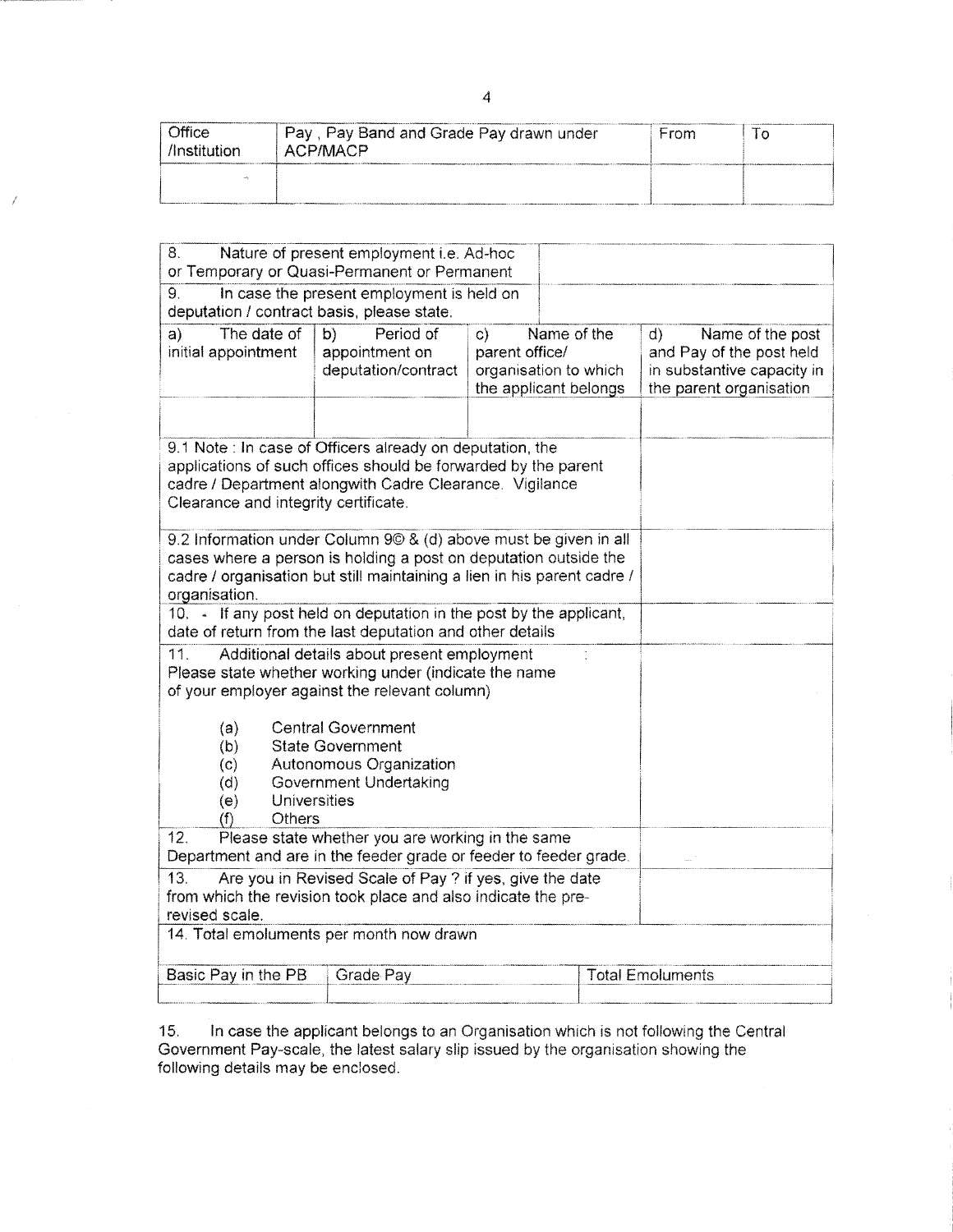| Basic Pay with Scale of<br>Pay and rate of increment                                                                                                                                                                                                                                                                                                                                                                                                                                  | Dearness Pay/interim relief/other<br>Allowances etc., (with break-up details) | <b>Total Emoluments</b> |  |  |  |  |
|---------------------------------------------------------------------------------------------------------------------------------------------------------------------------------------------------------------------------------------------------------------------------------------------------------------------------------------------------------------------------------------------------------------------------------------------------------------------------------------|-------------------------------------------------------------------------------|-------------------------|--|--|--|--|
|                                                                                                                                                                                                                                                                                                                                                                                                                                                                                       |                                                                               |                         |  |  |  |  |
| Additional information, if any, relevant to the post applied<br>16.<br>for in support of your suitability for the post. This among other<br>things may provide information with regard to (i) additional<br>academic Qualifications (ii) Professional training and (iii) work<br>Experience over and above prescribed in the vacancy<br>Whether belongs to the Scheduled Castes, the Scheduled<br>17 <sup>2</sup><br>Tribes, the Other Backward Classes, and other special categories |                                                                               |                         |  |  |  |  |

I have carefully gone through the vacancy circular/adveriisernent and I am aware that the information furnished in the Curriculum Vitae duly supported by documents in respect of Essential Qualification / Work Experience submitted by me will also be assessed by the Selection Committee at the time of selection for the post. The information / details provided by nre are correct and true to the best of my knowledge and no material fact having bearing on my selection has been suppressed / withheld.

Signature of the candidate

Date ·

Address